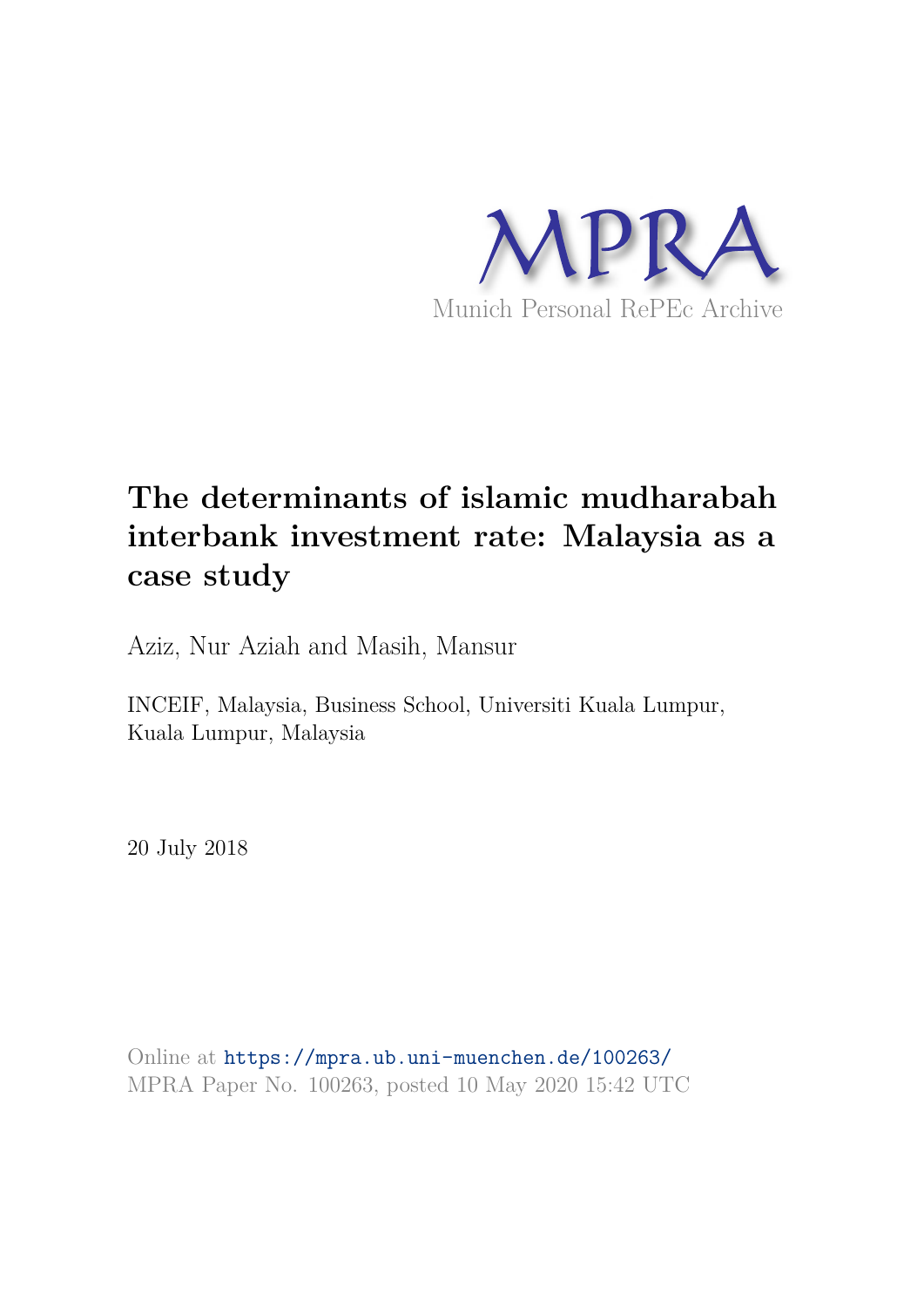# **The determinants of islamic mudharabah interbank investment rate: Malaysia as a case study**

Nur Aziah Aziz**<sup>1</sup>** and Mansur Masih**<sup>2</sup>**

#### **Abstract**

This paper is intended to identify the determinants of Islamic Interbank Money Market (IIMM) rate in Malaysia with a specific focus on Mudharabah Interbank Investment (MII) transactions. The nature of Mudharabah outlined is that profit for this contract is based on Profit Sharing Ratio (PSR) pre-agreed between two contracting parties which are capital provider and enterpreneur. Basically, it should be based on real business case. On the other hand, IIMM is operated within the framework of financial transactions and governed by Bank Negara Malaysia (BNM). The main issue here is the justification of whether MII rate of return is moving in line with the movement of real economy rather than moving in parallel with any policized or quoted rate.Time series standard methodology will be applied in testing the relationships and causality between the factors affecting the determination of MII rate. Factors include real economy represented by Gross Domestic Product (GDP) and Consumer Price Index (CPI) while Overnight Policy Rate (OPR) and conventional interbank money market rate representing the policized and quoted rate. Another independant variable that may affect MII rate is the volumes of MII transaction. This study evidences the long-run relationship between the MII rate and various economic units, financial and economic variables. Findings suggest that MII rate are not influenced by the financial variables but mostly influenced by the economic variables which is in contrast with the nature of banking industries. It is strongly viewed that MII rate will move depending on the movement of the conventional money market rate which is also benchmarking against the overnight policy rate (OPR) but it is proven otherwise.

**Keywords**: Mudharabah interbank investment, rate of return, real economy, overnight policy rate, VECM, VDC, Malaysia

\_\_\_\_\_\_\_\_\_\_\_\_\_\_

<sup>&</sup>lt;sup>1</sup> INCEIF, Lorong Universiti A, 59100 Kuala Lumpur, Malaysia.

<sup>2</sup> **Corresponding author**, Senior Professor, UniKL Business School, 50300, Kuala Lumpur, Malaysia.

Email: mansurmasih@unikl.edu.my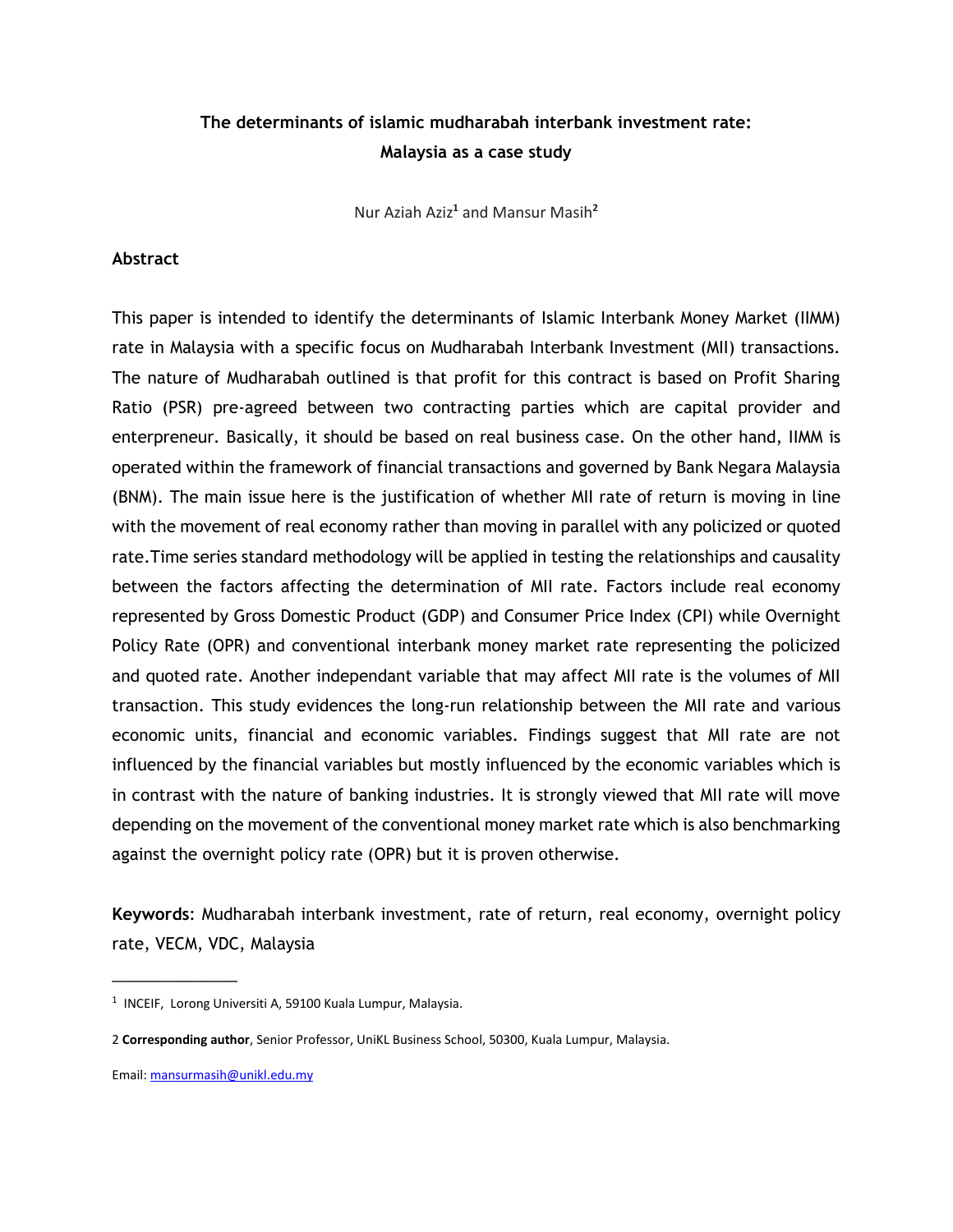#### **INTRODUCTION**

The Islamic Interbank Money Market (IIMM) has been introduced in January 1994 to serve as a liquidity tool to Islamic banks operating in Malaysia. Additionally, it is also a channel for the regulator to transmit monetary policy. The purposes are basically similar to the function of conventional interbank money market. The main question here, do the two markets collocate with each other or are they independent. One of the justifications is to look at the rate being offered by both markets and compare it to the policy rate, Overnight Policy Rate (OPR), that is being issued by the Monetary Policy Committee (MPC) of Bank Negara Malaysia (BNM).

Large portion of IIMM transactions are coming from Mudharabah Interbank Investment (MII) deposits and placements activities. Even though Commodity Murabahah Programme (CMP) which offers fixed rate of return is relatively contiguous with conventional approach, the application of Mudharabah concept is preferable due to stronger Shariah permissibility. The return of Mudharabah however, can only be ascertained at the end of the investment period whereby it should be based on the real business activities instead of benchmarking against any specific rate as adopted by the conventional bank.

Hypothetically, Islamic banks' return for Mudharabah transactions should move in line with the movement of real economy and real production whereby some of the indicators are Gross Domestic Product (GDP) and Consumer Price Index (CPI). It is due to the nature of Mudharabah contract where the Profit Sharing Ratio (PSR) is not something that can be tagged to a fixed rate. Even though the banking business in convention seemly unrelated to those indicators rather subjected to OPR, it should be acknowledged that OPR is also dependent on the economic growth in its determination. Whenever economy is in upward trend, GDP and CPI tend to move upward and basically the OPR will also be increasing. The issue, does it justify that all of them, both interbank rate of return either Islamic or conventional,OPR, GDP and CPI are inter-related?

Another possible cause determining interbank rate is the placement volume. When a bank needs more funds, it will offer higher return and lower return will be quoted when they are in a long position. That is the factor varying rate of returns between banks either Islamic or conventional. For the purpose of this study, it will be tested as to whether MII return is dependent on benchmarking factors or economic factors.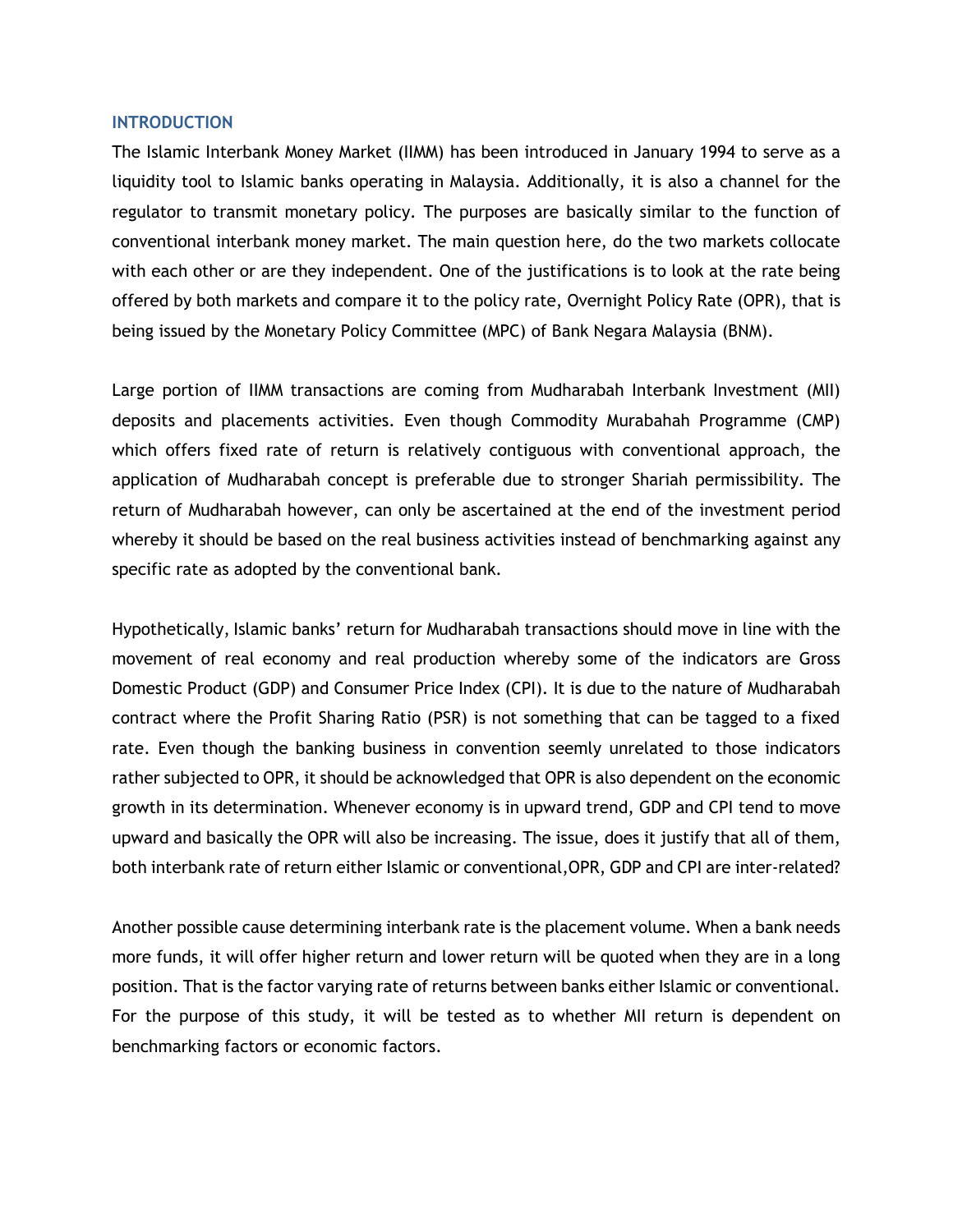#### **1.0 LITERATURE REVIEW**

According to Junaina and Carl, there is no relation between Kuala Lumpur Interbank Offered Rate (KLIBOR)<sup>1</sup> and overnight IIMM rate and both run independently. The data used are taken from the month of May 2006 until May 2007 which in our view may not lead to a precise assumption as within a year, the rates may not significantly differ. It was indirectly justified by the conclusion written by Chong and Ming (2008) saying that the conventional and Islamic deposit rate had long term relation in Profit Loss Sharing (PLS) paradigm, while no relation within short term. The latter study sampling period was from April 1995 to April 2004 which tends to be more reliable.

Kaleem and Isa (2003) found out that Islamic bank is considering interest rate before adjusting its deposit return. Based on their Johansen cointegration test, it shows that all Islamic investment rates are cointegrated with their corresponding maturity-matched and there is long term relation between conventional and Islamic rate. However, IIMM rate does not granger caused conventional money market rate.

Junaina and Carl explained that the different result between Kaleem and Isa and theirs is due to the data in Kaleem and Isa's study was using 1, 3, 6, 9 and 12 months observation and covering a longer period from January 1984 to December 2002 that contributed to a more significant result.

On the other hand, Sudin and Nursofiza in their paper assume that all variables tested have no relations with the dependent variable which is the return on Islamic banking deposit. Their variables are the Islamic and conventional return on savings and investment, GDP, CPI, Base Lending Rate (BLR), Kuala Lumpur Composite Index (KLCI) and M3<sup>2</sup>. However, after testing using the Johansen cointegration procedure, it reveals that a long-run relationship existed between

<sup>1</sup> KLIBOR is an interest rate derived from the activities of borrowing and lending funds in the professional interbank market. Market participants comprising of commercial and merchant banks, discount houses, finance companies and Cagamas bid for funds or offer to lend from or to each other in the inter-bank market through money brokers and/or at times directly. As the rate is arrived at objectively, the KLIBOR is used by some banks as a benchmark for pricing loans to corporate bodies as well for the pricing of other money market instruments.

 $^2$  M3 includes notes and coins (currency) in circulation (outside Federal Reserve Banks and the vaults of depository institutions), traveler's checks of non-bank issuers, demand deposits, other checkable deposits which consist primarily of negotiable order of withdrawal accounts at depository institutions and credit union share draft accounts, savings deposits, time deposits less than \$100,000 and money-market deposit accounts for individuals, large time deposits, institutional money market funds, short-term repurchase and other larger liquid assets.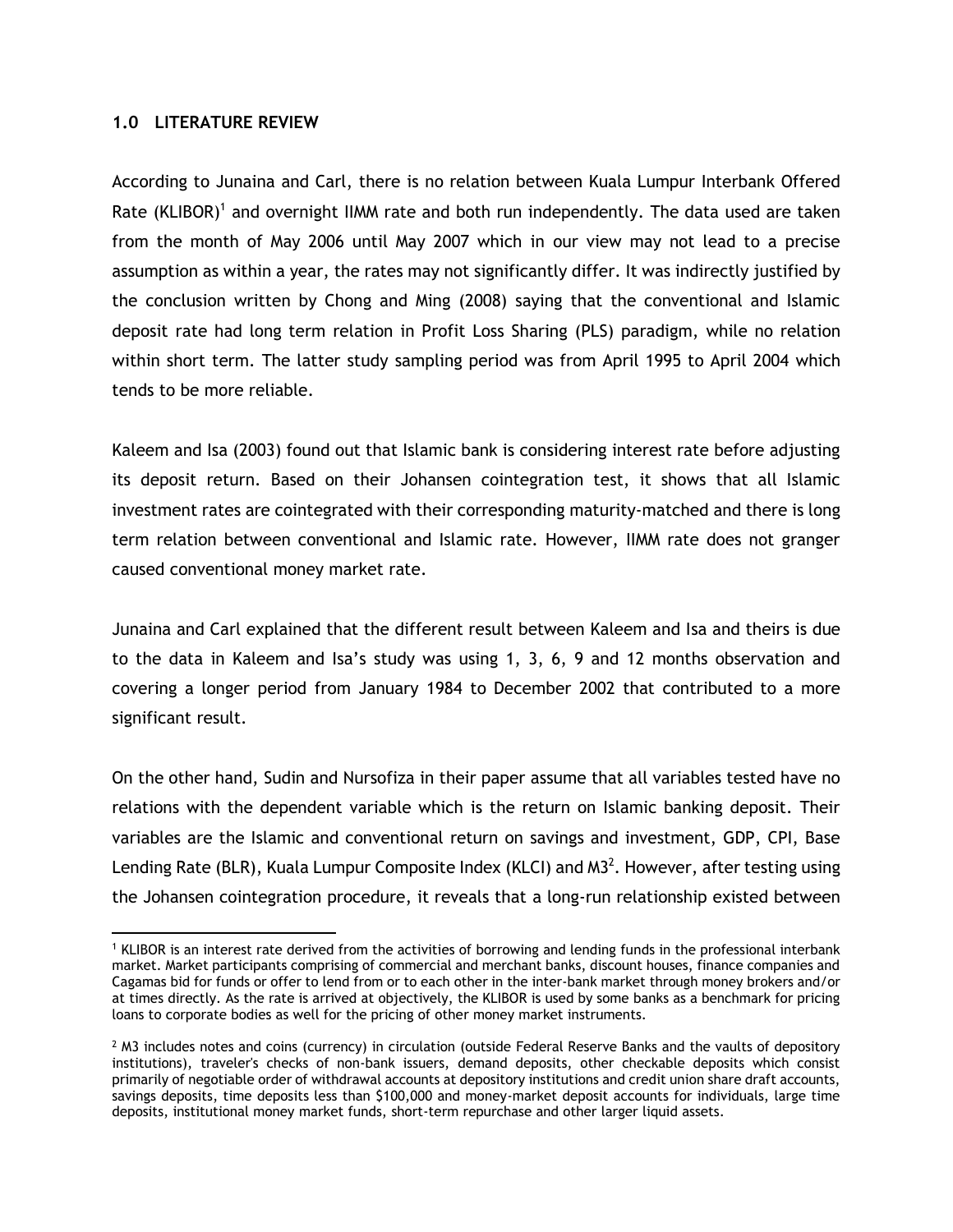all deposit accounts and its determinants. In addition, most variables investigated shown a significant relationship with the dependant variables.

In relation to the IIMM establishment, Bacha discussed that Islamic banks need Shariahcompliant money market as a liquidity management tool. As BNM had no existing workable model to follow suit, the IIMM was designed in way similar to the conventional market. Not to say imitating as the structure of instruments and the underlying concepts applied are certainly different from what have been offered by its counterpart, though, operationally it may move in parallel especially when comes to the return promised to their depositors as both markets are competing in raising funds to smoothen their business.

Masih, et al.(2010) paper provides technical guidance in interpreting the results generated from Microfit.

#### **2.0 THEORIES**

BNM is the regulator for banking institutions be it Islamic or conventional. The frameworks, policies and guidelines governing them are similar except for those special to Islamic banking operations such as Mudharabah and Musharakah return, Profit Sharing Investment Account (PSIA) as risk absorbent, smoothening payout for variable deposits etc. It is understandable that whenever MPC announcing it OPR, both Islamic and conventional rate of return will adjust accordingly.

Even though OPR seems to affect the volatility of banking rate of return the most, there are also few other factors that give rise to the movement including but not limited to liquidity position of the bank and loyalty level of the customer/depositor. Loyalty is not easily quantified so it will not be taken into consideration while liquidity of a bank can be estimated by the volumes of placements through interbank money market. Whenever the bank is in short position, it tends to offer a higher return to its customer in order to attract the customer to deposit money with the bank and vice versa.

Sudin and Nursofiza stated that the growth in the economy is represented by GDP. Most empirical literature has shown an ambiguous relationship between deposit/placement and growth. Similarly, the direction of causality between these variables is still under much debate.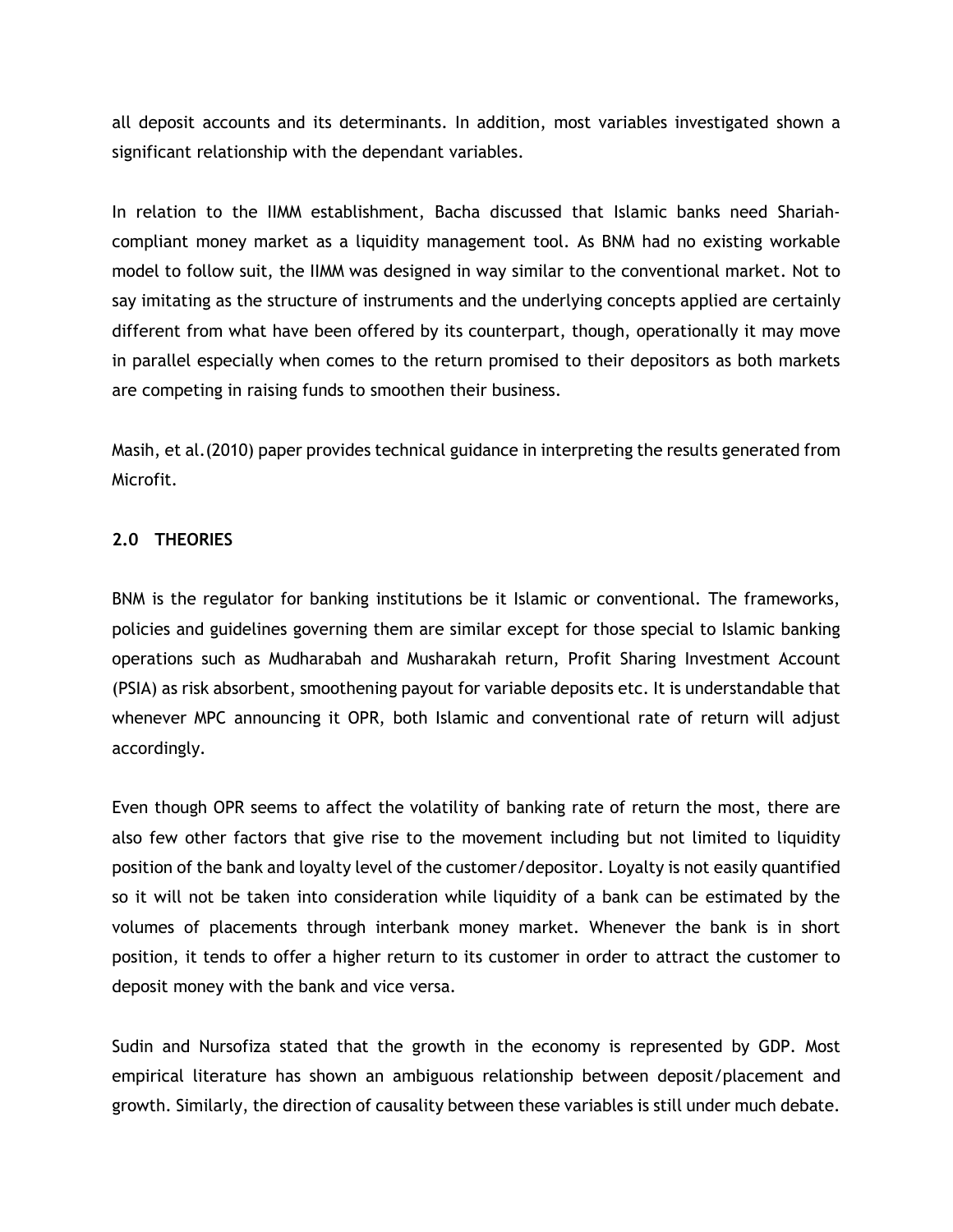The simple permanent income theory postulates that higher growth reduces current savings because of higher anticipated future income. But in the life-cycle model, growth has an ambiguous effect on savings, depending on which age cohorts benefit the most from the growth, how steep their earning profiles are, and the extent to which borrowing constraints apply. The above is more relevant to mass deposit activities, however, retail level activities will directly impact interbank money market activities.

Additionally, CPI is used as a proxy for inflation and inflation is expected to increase saving for two reasons. First, theory postulates that greater uncertainty should raise savings since riskaverse consumers set resources aside as a precaution against possible adverse changes in incomeand other factor. Second, inflation could influence saving through its impact on real wealth. If consumers attempt to maintain their target level of wealth or liquid assets relative to income, saving will rise with inflation.

M3 is also one of the tools used by the government in managing its monetary policy. Changes in money supply can have a major impact on economic conditions. An increase in money supply makes loanable funds cheaper, thus reducing cost of borrowing for corporate and individual customers. Hence, it is expected that people will increase consumption and reduce savings. Therefore, money supply is presumed to have an inverse relationship with deposits. However, this paper will not apply M3 as one of the variable as it has no longer been tracked by the US central bank shows the insignificancy while some says it is a poor indicator of monetary inflation.

### **4.0 METHODOLOGIES**

### **4.1 Data Descriptions**

There are 6 variables to be tested with total observations of 44. Data collected are on quarterly basis from the year 2000 until 2010. The small number of observations is due to unavailable monthly figure of GDP while the monthly data of CPI available starting the year 2000. Another limitation that may give effect to the test result is the replacement of 3-month Intervention Rate to OPR in April 2004 while the rate quoted starting then recorded a significant reduction. It is observed from the raw data that MII rate and conventional money market rate also have a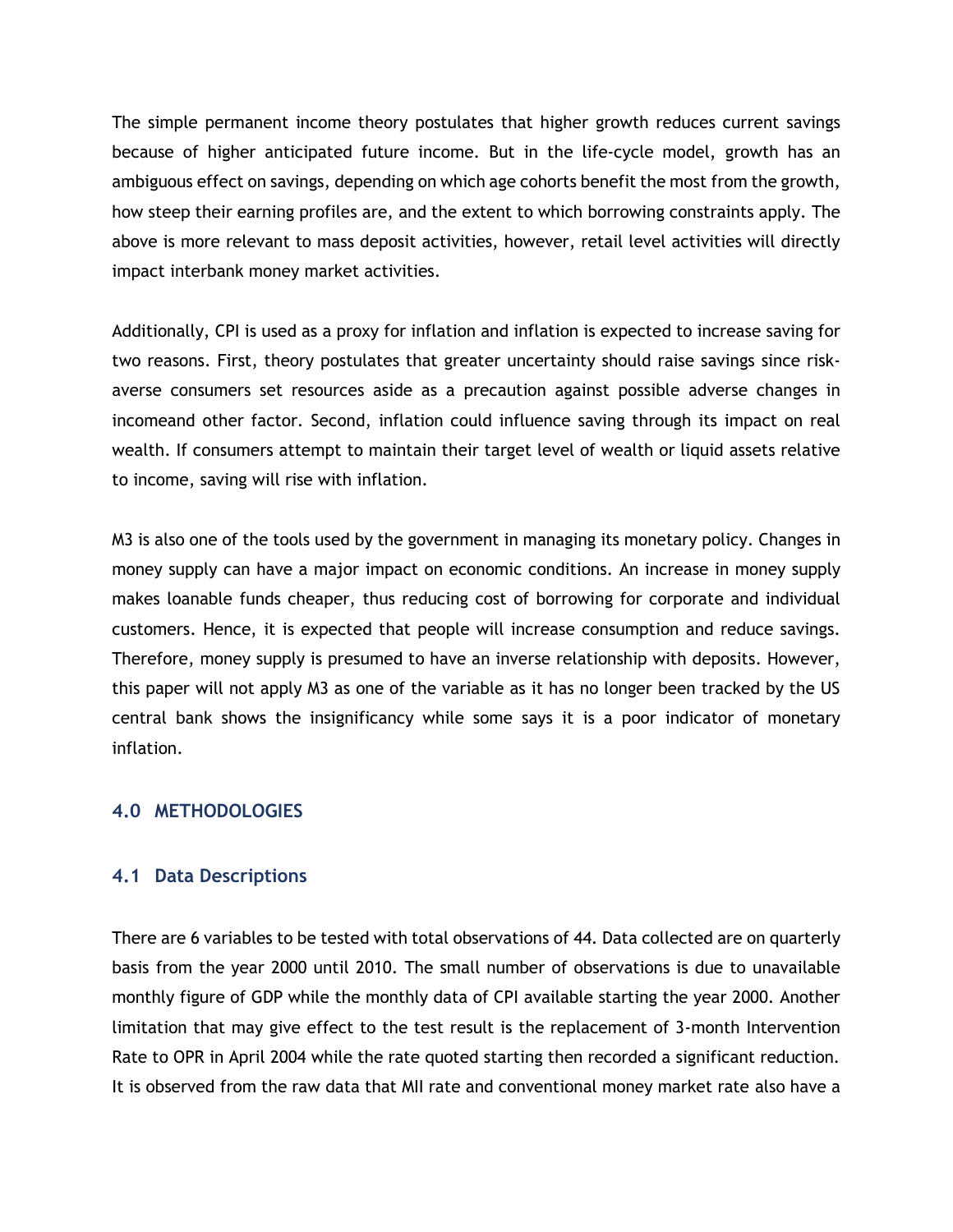significant variance with the 3-month Intervention Rate as compared to OPR whereby the all rates are relatively stood within the same range.

| Variable                              | <b>Level Form</b> | <b>Differenced Form</b> |
|---------------------------------------|-------------------|-------------------------|
| <b>MII Rate</b>                       | <b>MIIR</b>       | <b>DMIIR</b>            |
| MII Transaction Volumes (log)         | <b>LMIIV</b>      | <b>DMIIV</b>            |
| <b>OPR</b>                            | <b>OPR</b>        | DOPR/DDOPR              |
| <b>Conventional Money Market Rate</b> | <b>MMR</b>        | <b>DMMR</b>             |
| GDP (log)                             | <b>LGDP</b>       | <b>DGDP</b>             |
| CPI (log)                             | LCPI              | <b>DCPI</b>             |

Following table shows the list of variables:

## **4.2 Step 1: Unit Root Test**

Unit root test is a test to determine the stationarity of all variables applied in this study. A variable is stationary when its mean, variance and covariance are constant overtime. The constantness assumption does not reflect the reality as everything keeps on moving. When we assume everything is constant, it excluded the long run factor in the equation that makes the theorical assumption invalid. That is the importance of testing the stationarity of each variables to make sure the long run effect remains in proving the economic theory.

There are 2 forms of variables; Level Form and Differenced Form. The Ho (null hypothesis) for the Level Form variables is I(1) where it is non-stationary in order to make sure it is not constant and carries the long term effect. We will accept Ho whenever the Test Statistic of the highest AIC and SBC is lower than the ADF Statistic; reject Ho whenever the Test Statistic exceed critical value at 5% significant level.

| Variable                | <b>Test Statistic</b> | <b>ADF Statistic</b> | <b>Test Result</b>         |  |  |
|-------------------------|-----------------------|----------------------|----------------------------|--|--|
| Variables in Level Form |                       |                      |                            |  |  |
| <b>MIR</b>              | $-2.8304$             | $-3.5279$            | Variable is non-stationary |  |  |
| LMIIV                   | $-2.2522$             | $-3.5279$            | Variable is non-stationary |  |  |
| <b>OPR</b>              | $-2.2478$             | $-3.5279$            | Variable is non-stationary |  |  |

Result of the Level Form variables test as follows: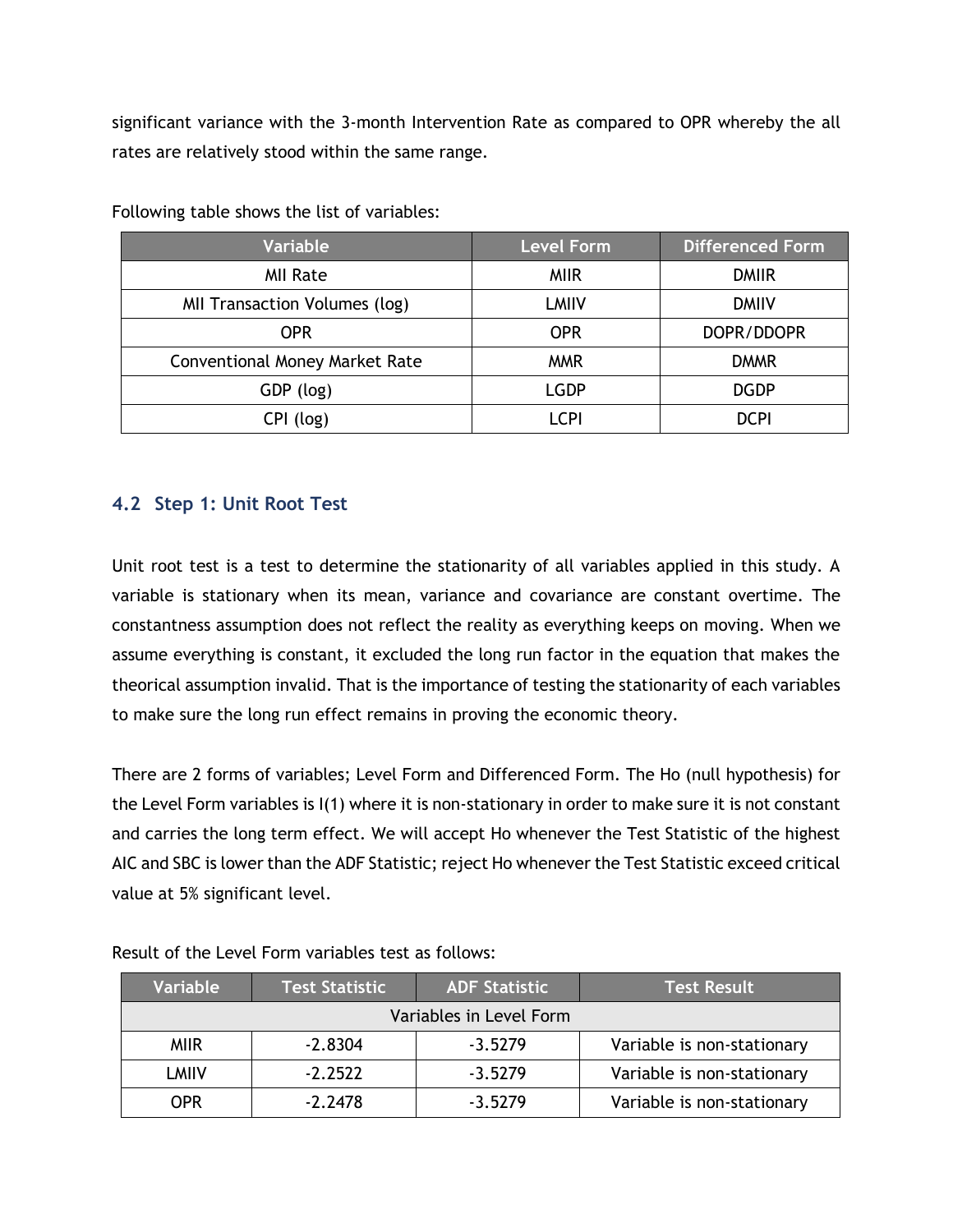| Variable    | <b>Test Statistic</b> | <b>ADF Statistic</b> | <b>Test Result</b>         |
|-------------|-----------------------|----------------------|----------------------------|
| <b>MMR</b>  | $-2.5358$ (AIC)       | $-3.5279$            | Variable is non-stationary |
|             | $-2.6385$ (SBC)       | $-3.5279$            | Variable is non-stationary |
| <b>LGDP</b> | $-3.0760$ (AIC)       | $-3.5279$            | Variable is non-stationary |
|             | $-1.9533$ (SBC)       | $-3.5279$            | Variable is non-stationary |
| LCPI        | $-2.4396$             | $-3.5279$            | Variable is non-stationary |

Basically, from the above results we accepted Ho for all variables.

Differenced Form variables Ho is I(0) whereby it is stationary. The variables need to be "differenced" in order to retrieve the short term effect. We will accept Ho whenever the Test Statistic of the highest AIC and SBC is higher than the ADF Statistic and vice versa.

| <b>Variable</b> | <b>Test Statistic</b> | <b>ADF Statistic</b>          | <b>Test Result</b>         |
|-----------------|-----------------------|-------------------------------|----------------------------|
|                 |                       | Variables in Differenced Form |                            |
| <b>DMIIR</b>    | $-3.9003$             | $-2.9400$                     | Variable is stationary     |
| <b>DMIIV</b>    | $-3.1833$             | $-2.9400$                     | Variable is stationary     |
| <b>DOPR</b>     | $-2.7755$             | $-2.9400$                     | Variable is non-stationary |
| <b>DMMR</b>     | $-3.8479$             | $-2.9400$                     | Variable is stationary     |
| <b>DGDP</b>     | $-4.1689$ (AIC)       | $-2.9400$                     | Variable is stationary     |
|                 | $-6.9715$ (SBC)       | $-2.9400$                     | Variable is stationary     |
| <b>DCPI</b>     | $-4.7376$             | $-2.9400$                     | Variable is stationary     |

Result of the Differenced Form variables test as follows:

From the above results, it shows that Test Statistic for DOPR is lower than the critical value at 5% significant level, so, we reject Ho for DOPR. However, 2<sup>nd</sup> level of "differenced", DDOPR, shows that the Ho is accepted. The subsequent test will then apply DDOPR.

| <b>Variable</b>                                        | Test Statistic | ADF Statistic \ | <b>Test Result</b>     |  |  |
|--------------------------------------------------------|----------------|-----------------|------------------------|--|--|
| Variables in 2 <sup>nd</sup> Level of Differenced Form |                |                 |                        |  |  |
| <b>DDOPR</b>                                           | $-3.8602$      | $-2.9422$       | Variable is stationary |  |  |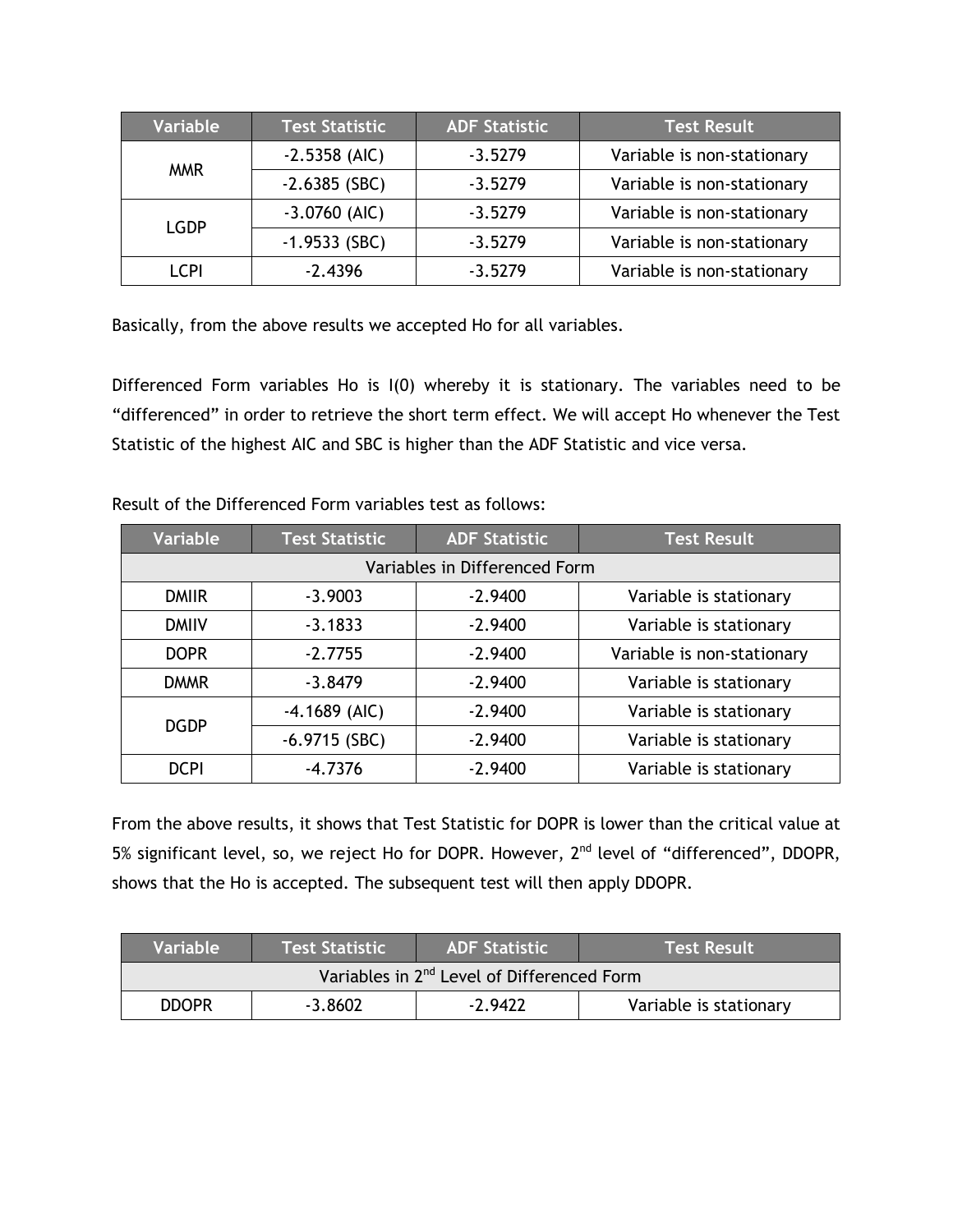#### **4.3 Step 2: Vector Auto-Regression (VAR)**

Before reaching to cointegration test, the optimal number of lag has to be identified through VAR test to make sure that the model is well-specified. Based on highest computed values for AIC and SBC after stipulating an arbitrary relatively high VAR order of 4, the optimal number of lag selected is 3.

## **4.4 Step 3: Cointegration Test**

The test of cointegration is important to evaluate as to whether all variables are cointegrated and having a long term relationship. This test will determine the co-movement of the variables whether there are only one or more groups of cointergrations. The presence of cointegration implies that the variables are not drifting away from each other arbitrarily. Cointergration will tell if there is any deviation towards the variables but in the end it will adjust and return back in the long run.

The Ho in this particular test is no cointegration and will be tested by using 2 models; Maximum Eigenvalue and Trace. According to the first model, there is only 1 cointegration vector while there are 3 cointegration in Trace at 5% significant level and 2 cointegration at 10% significant level.

| <b>Null</b> | <b>Alternative</b> | <b>Test Statistic</b> | 95% Critical Value | 90% Critical Value |  |
|-------------|--------------------|-----------------------|--------------------|--------------------|--|
|             |                    | Maximal Eigenvalue    |                    |                    |  |
| $r = 0$     | $r = 1$            | 65.5498               | 43.6100            | 40.7600            |  |
|             | <b>Trace</b>       |                       |                    |                    |  |
| $r = 0$     | $r = 1$            | 158.1693              | 115.8500           | 110.6000           |  |
| $r = 1$     | $r = 2$            | 92.6195               | 87.1700            | 82.8800            |  |
| $r = 2$     | $r = 3$            | 62.6836               | 63.0000            | 59.1600            |  |

The SBC test result eventually shows that only 1 cointegration is preferable as the highest SBC is at r = 1. For the purpose of this study, Maximal Eigenvalue and SBC results will be carried to the subsequent steps.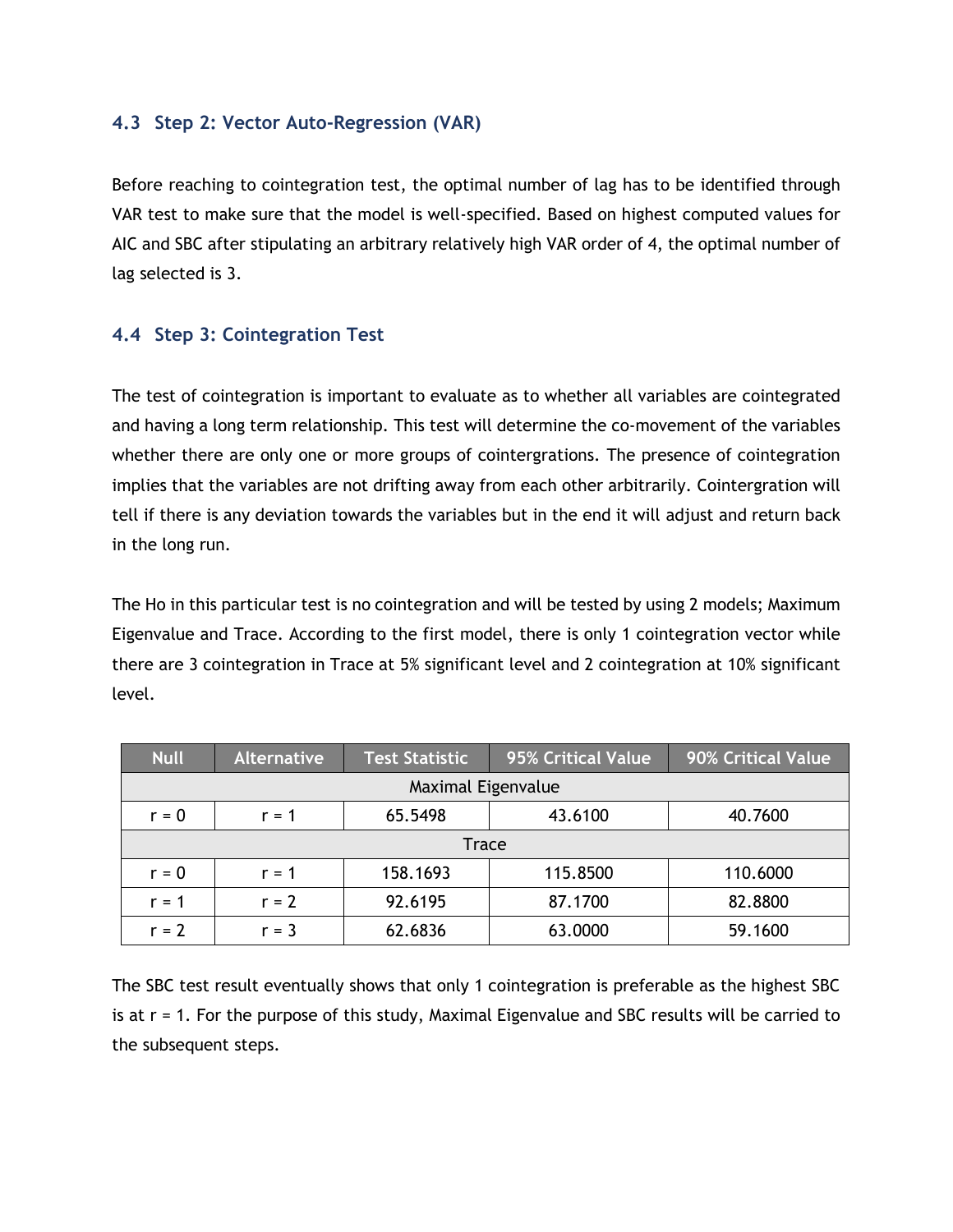### **4.5 Step 4: Long-Run Structural Modeling (LRSM)**

LRSM is a test to determine the coefficient of variables against theoritical expectations in long run. We will start by identifying the dependant variable and put restriction on its relation with other variables. This particular variable will be normalised in the Microfit, stated as A1=1. In this paper as we are testing the determinants of MII rate, MII rate is the dependant variable. Once the results generated, Coefficient need to be divided by Standard Error to get T-Ratio. Whenever the T-Ratio is higher than 2, it shows that the variable is significant and when the T-Ratio is lower than 2, it is insignificant and we may justify whether to put a restriction to the variable or not subsequently.

| <b>Variable</b> | <b>Coefficient</b> | <b>Standard Error</b> | <b>T-Ratio</b> | <b>Test Result</b>        |
|-----------------|--------------------|-----------------------|----------------|---------------------------|
| <b>MIR</b>      | 1.0000             | *NONE*                | ۰              | Variable is significant   |
| <b>LMIIV</b>    | $-0.16171$         | .023954               | $-6.75$        | Variable is significant   |
| <b>OPR</b>      | $-047774$          | .0091797              | $-5.20$        | Variable is significant   |
| <b>MMR</b>      | $-0.93520$         | .016152               | $-57.90$       | Variable is significant   |
| <b>LGDP</b>     | .26372             | .084276               | 3.13           | Variable is significant   |
| <b>LCPI</b>     | $-0.33079$         | .26630                | $-1.24$        | Variable is insignificant |

The above result show that LCPI is insignificant. So, we need to proceed with Over Identifying Restriction test to determine whether restriction to it is necessary or not. A1=1;A6=0 equation will be inserted to test Ho which is restriction is correct. After the testing, it is proven that LCPI variable is insignificant as the Chi Squared is 23.8% which is more that the 5% significant level. So, the second equation will be applied in the next steps.

### **4.6 Step 5: Vector Error-Correction Modeling (VECM)**

The main objective in performing this test is to determine which variable will be significantly affected by the error term and which variable is not. The principle behind this model is that there often exists long run equilibrium relationships between economic variables. The variable which is significantly affected by the error term is called endogenous, while the variable which is insignificantly affected by the error term is called exogenous.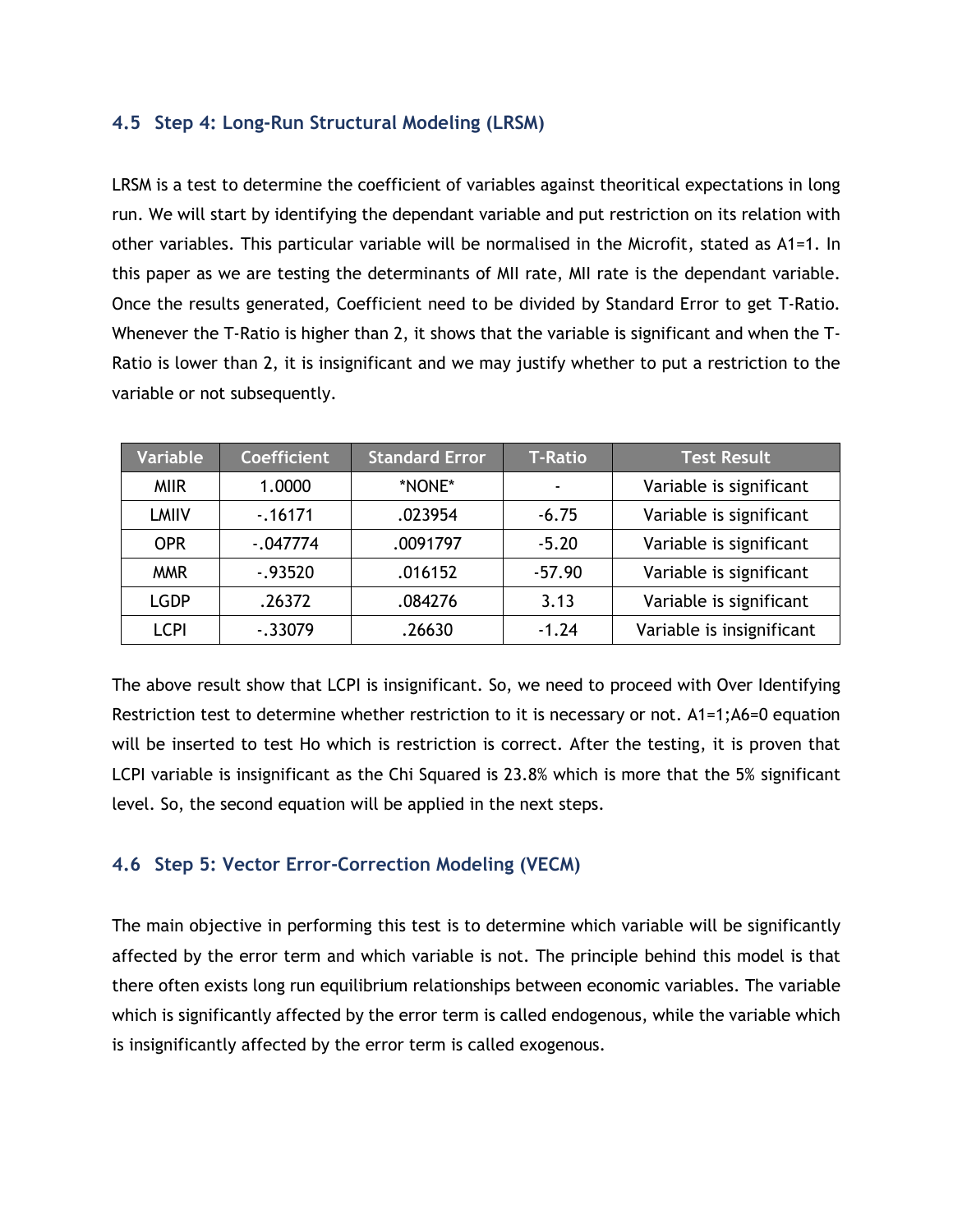From the following table we may see that all variables are exogenous except for one which is LGDP as the ecm(-1) shows the probability is less than the 10% significant level. It means that all other variables will affect LGDP whenever there is movement.

| Variable     | <b>Coefficient</b> | <b>Standard Error</b> | <b>T-Ratio</b>    | <b>Test Result</b>      |
|--------------|--------------------|-----------------------|-------------------|-------------------------|
| <b>MIR</b>   | $-1.0699$          | 1.1012                | $-.97154$ [.340]  | Variable is exogeneous  |
| <b>LMIIV</b> | 1.5263             | 2.0260                | .75337 [.458]     | Variable is exogeneous  |
| <b>OPR</b>   | 3.0238             | 2.9107                | 1.0389 [.308]     | Variable is exogeneous  |
| <b>MMR</b>   | $-0.46133$         | 1.1405                | $-0.40448$ [.689] | Variable is exogeneous  |
| <b>LGDP</b>  | $-0.52045$         | .28572                | $-1.8215$ [.080]  | Variable is endogeneous |
| <b>LCPI</b>  | .024167            | .11153                | .21669 [.830]     | Variable is exogeneous  |

The above results are unexpected as the LGDP is estimated to become the strongest variable that will affect all other variables or at least becoming the exogeneous variable. Theoretically we know that OPR is set based on the economic conditions, while GDP and CPI are few of the drivers and OPR will later on leads the movement of MII and conventional money market rate.

As the above are produced, we can say that all variables except for LGDP are independent and will only affect GDP. We must remember that OPR is a channel for the regulator to transmit monetary policy while it may also be affected by international import-export activities, currency fluctuations, political situation and many other factors. It may turn the other way round where OPR will impact GDP as when the OPR increasing, banking customer starts to keep more money to receive higher return while stop spending in order to avoid higher interest expense. In this scenario, demand will reduce that will lead supply to reduce.

## **4.7 Step 6: Variance Decompositions (VDC)**

In the previous test of VECM, we can only find out which variable is exogeneous and which is endogeneous and we do not know which exogeneous is the most exogeneous variable and vice versa. VDC is a test that shows the relative degree of endogenenous or exogenous variables. It decomposes the variance of the forecast error of a particular variable into proportions attributable after getting a shock in each variable including its own.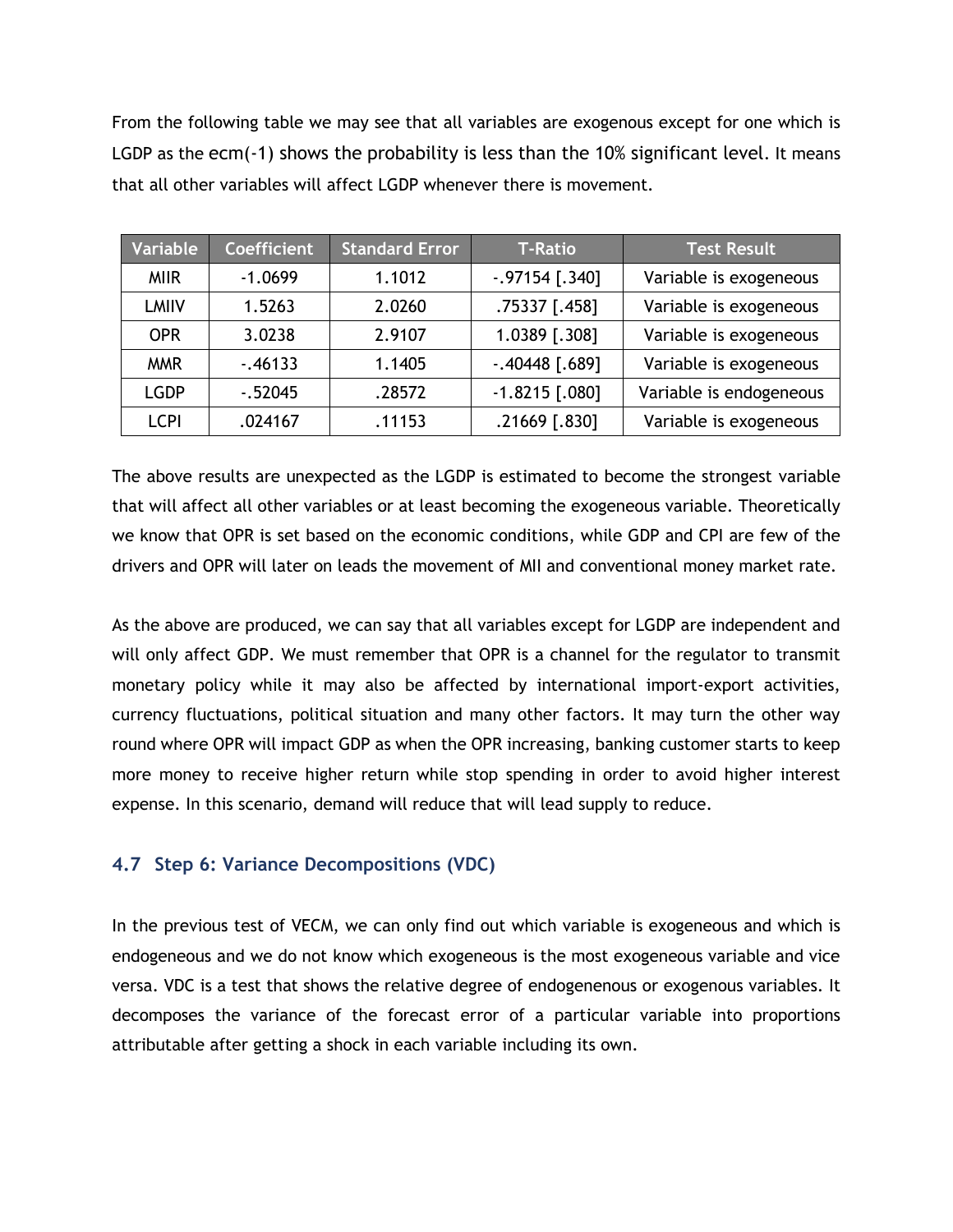The variable which is explained mostly by its own shocks is deemed to be the most exogenous. The variable that have a lot of decomposed propotions in other variables are said to be endogenous. Period taken is 20 and 40 which represent the forecasted VDC in 5 years and 10 years time respectively.

| <b>Variable</b> | <b>MIIR</b> | <b>LMIIV</b> | <b>OPR</b> | <b>MMR</b> | <b>LGDP</b> | <b>LCPI</b> |
|-----------------|-------------|--------------|------------|------------|-------------|-------------|
| <b>MIIR</b>     | 0.3584      | 0.0071       | 0.1074     | 0.3429     | 0.1008      | 0.0834      |
| <b>LMIIV</b>    | 0.0794      | 0.4708       | 0.0898     | 0.0603     | 0.0603      | 0.2393      |
| <b>OPR</b>      | 0.2463      | 0.0635       | 0.4010     | 0.2370     | 0.0428      | 0.0094      |
| <b>MMR</b>      | 0.3602      | 0.0033       | 0.1126     | 0.3496     | 0.1025      | 0.0719      |
| <b>LGDP</b>     | 0.1568      | 0.1389       | 0.0245     | 0.1741     | 0.4897      | 0.0160      |
| <b>LCPI</b>     | 0.1249      | 0.0952       | 0.0173     | 0.1031     | 0.0266      | 0.6328      |

Period 20 = 5 years

### Period  $40 = 10$  years

| <b>Variable</b> | <b>MIIR</b> | <b>LMIIV</b> | <b>OPR</b> | <b>MMR</b> | <b>LGDP</b> | <b>LCPI</b> |
|-----------------|-------------|--------------|------------|------------|-------------|-------------|
| <b>MIIR</b>     | 0.3587      | 0.0063       | 0.1077     | 0.3433     | 0.1001      | 0.0838      |
| <b>LMIIV</b>    | 0.0805      | 0.4487       | 0.0751     | 0.0584     | 0.0944      | 0.2429      |
| <b>OPR</b>      | 0.2462      | 0.0653       | 0.4014     | 0.2368     | 0.0413      | 0.0091      |
| <b>MMR</b>      | 0.3599      | 0.0039       | 0.1122     | 0.3494     | 0.1033      | 0.0713      |
| <b>LGDP</b>     | 0.1621      | 0.1357       | 0.0237     | 0.1791     | 0.4851      | 0.0143      |
| <b>LCPI</b>     | 0.1243      | 0.1020       | 0.0173     | 0.1026     | 0.0259      | 0.6279      |

In both period, there are no difference in the relative degree of endogenenous and exogenous in terms of ranking. Both led by CPI whereby all other variables will be most impacted by it whenever CPI move. However, the only endogeneous variable in VECM which is GDP becomes the second most exogeneous in 5 and 10 years period of time.

| <b>Rank</b> | Period 20 = 5 years | Period $40 = 10$ years |
|-------------|---------------------|------------------------|
|             | <b>LCPI</b>         | <b>LCPI</b>            |
|             | <b>LGDP</b>         | <b>LGDP</b>            |
|             | <b>LMIIV</b>        | <b>LMIIV</b>           |
|             | <b>OPR</b>          | <b>OPR</b>             |
|             | <b>MIIR</b>         | <b>MIIR</b>            |
|             | <b>MMR</b>          | <b>MMR</b>             |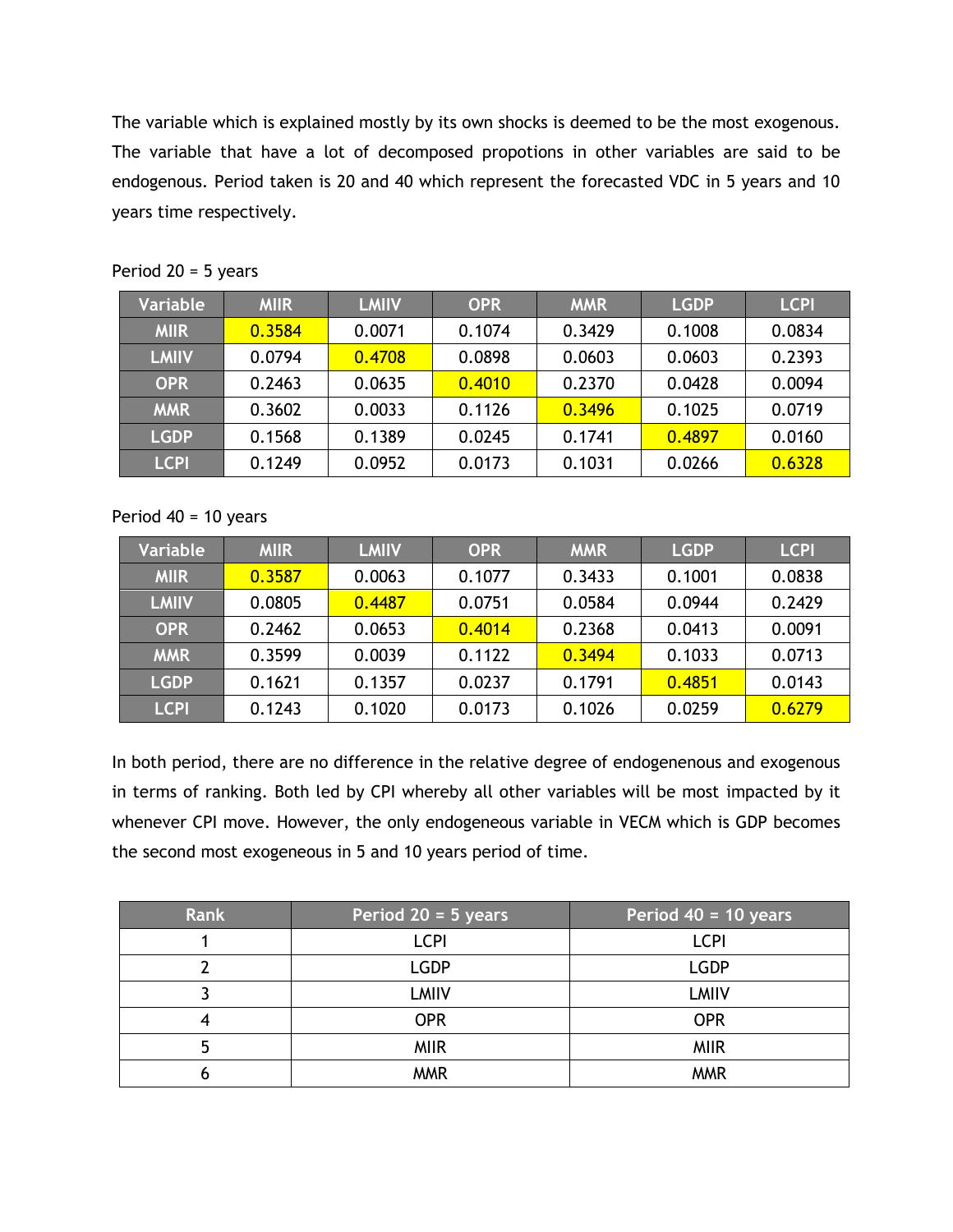The test also tells that Islamic and conventional money market rate are closely related to each other in long run. Furthermore, there are not so much of difference in the relationship between all variables after 5 years and after 10 years. It indirectly tells us that all of the variables applied in this study tend to be consistently relevant in future years to come.

LCPI and LGDP to become the most exogeneous variable in determining the MII rate is something unexpexted as the result rather shows MMR or at least OPR and LMIIV. However if we went back to the purpose of the study, it is to justify that the MII rate is not bechmarked against conventional or policied rate is successfully done. In a different view, we will still see that all policised and quoted rates are moving in a same direction but comprehensively affected by the economic factors. It does not prove that MII rate is not driven by the policised and conventional money market rate except for all rate based variables are independent.

## **4.8 Step 7: Impulse Response Functions (IRF)**

IRF is basically producing the same result as VDC presented in graphical form.

### **4.9 Step 8: Persistence Profiles (PP)**

Finally, PF indicates that if the whole cointegrating relationship is shocked, it will take about 18 periods for the entire equations to come back to equilibrium. As the data is on quarterly basis, it will take around 4 and a half years to get back to the equilibrium point.

#### **5.0 FINDINGS and ANALYSIS**

Result shows that MII rate is independant and so does the conventional money market. Both of the rates are also independent from the policised rate which is OPR. It shows that even though there is a relation between all of those rates, the determination of each are independant from the others. It may have another factors that form part of the MII rate component apart from OPR and conventional money market rate which gives more effect.

The best part is, MII rate is driven mostly by the movement of real economy and real production whereby the indicators used for the test were GDP and CPI. Even though that is the less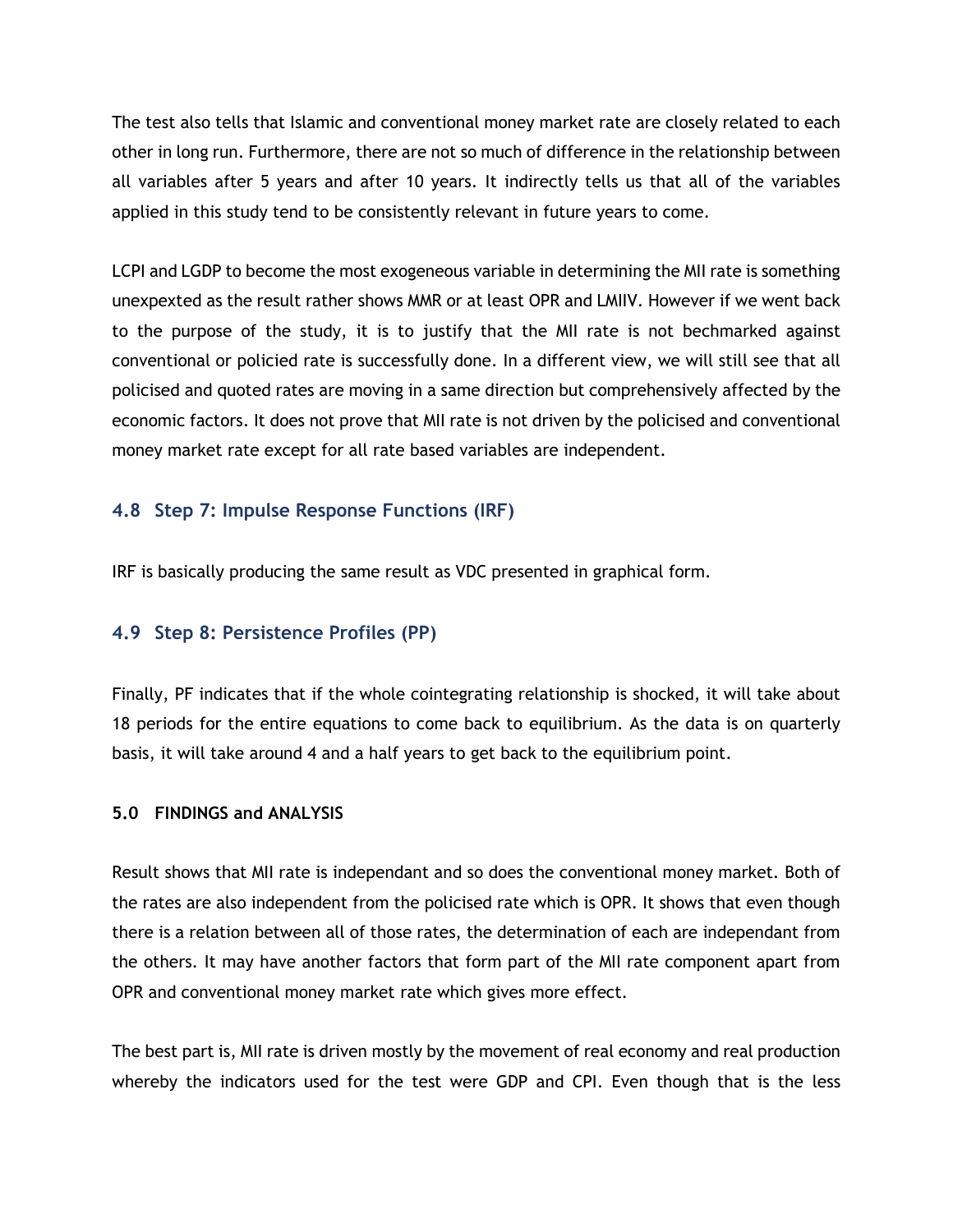expected result as the banking institutions are basically driven by the policy rate, OPR, or at least the volume of placement, we must also acknowledge that the economy is basically determined by supply and demand whereby CPI and GDP are the most relevant indicators to be based on. In order for the regulator to stabilize the economic conditions from inflation due to the unmatched demand and supply, BNM through the MPC need to adjust the OPR accordingly.

Whenever the OPR is adjusted, banking institutions' rate of return on deposit/placement, rate of borrowing for conventional banks and rate of financing for Islamic banks will also be adjusted accordingly. In the event OPR is increasing in order to reduce spending in the market while promoting savings, the borrowing and financing rate will be increasing as well due to lesser customer to apply for loan and financing. It is all subjected to rule of economies of scale; as the demand is shrinking, in order to get the optimal profit for the company or in this case the bank, it should increase the financing rate whenever the deposit rate increased.

#### **6.0 CONCLUSION**

This study supports the long-run relationship between the MII rate and various economic units; financial and economic variables. Findings suggest that MII rates are not influenced by the financial variables but most influenced by the economic variables which is in contrast with the nature of banking industries. It is strongly viewed that MII rate will move depending on the movement of the conventional money market rate which is also benchmarking against the overnight policy rate(OPR) but it is proven otherwise.